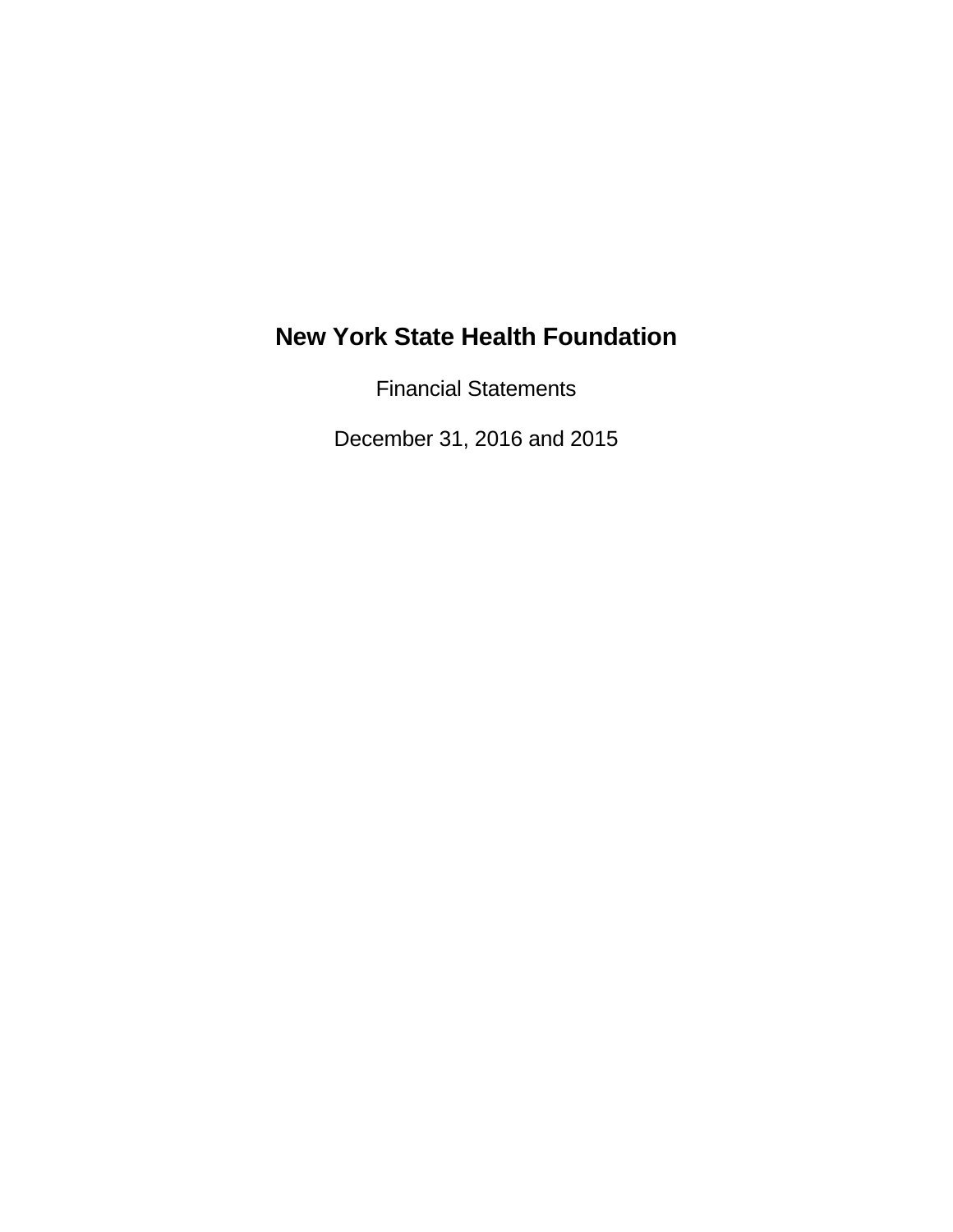

# **Independent Auditors' Report**

**To the Board of Directors of New York State Health Foundation** 

We have audited the accompanying financial statements of New York State Health Foundation (the "Foundation") which comprise the statements of financial position as of December 31, 2016 and 2015, and the related statements of activities and cash flows for the years then ended, and the related notes to the financial statements.

# *Management's Responsibility for the Financial Statements*

Management is responsible for the preparation and fair presentation of these financial statements in accordance with accounting principles generally accepted in the United States of America; this includes the design, implementation, and maintenance of internal control relevant to the preparation and fair presentation of financial statements that are free from material misstatement, whether due to fraud or error.

# *Auditors' Responsibility*

Our responsibility is to express an opinion on these financial statements based on our audits. We conducted our audits in accordance with auditing standards generally accepted in the United States of America. Those standards require that we plan and perform the audit to obtain reasonable assurance about whether the financial statements are free from material misstatement.

An audit involves performing procedures to obtain audit evidence about the amounts and disclosures in the financial statements. The procedures selected depend on the auditors' judgment, including the assessment of the risks of material misstatement of the financial statements, whether due to fraud or error. In making those risk assessments, the auditor considers internal control relevant to the entity's preparation and fair presentation of the financial statements in order to design audit procedures that are appropriate in the circumstances, but not for the purpose of expressing an opinion on the effectiveness of the entity's internal control. Accordingly, we express no such opinion. An audit also includes evaluating the appropriateness of accounting policies used and the reasonableness of significant accounting estimates made by management, as well as evaluating the overall presentation of the financial statements.

We believe that the audit evidence we have obtained is sufficient and appropriate to provide a basis for our audit opinion.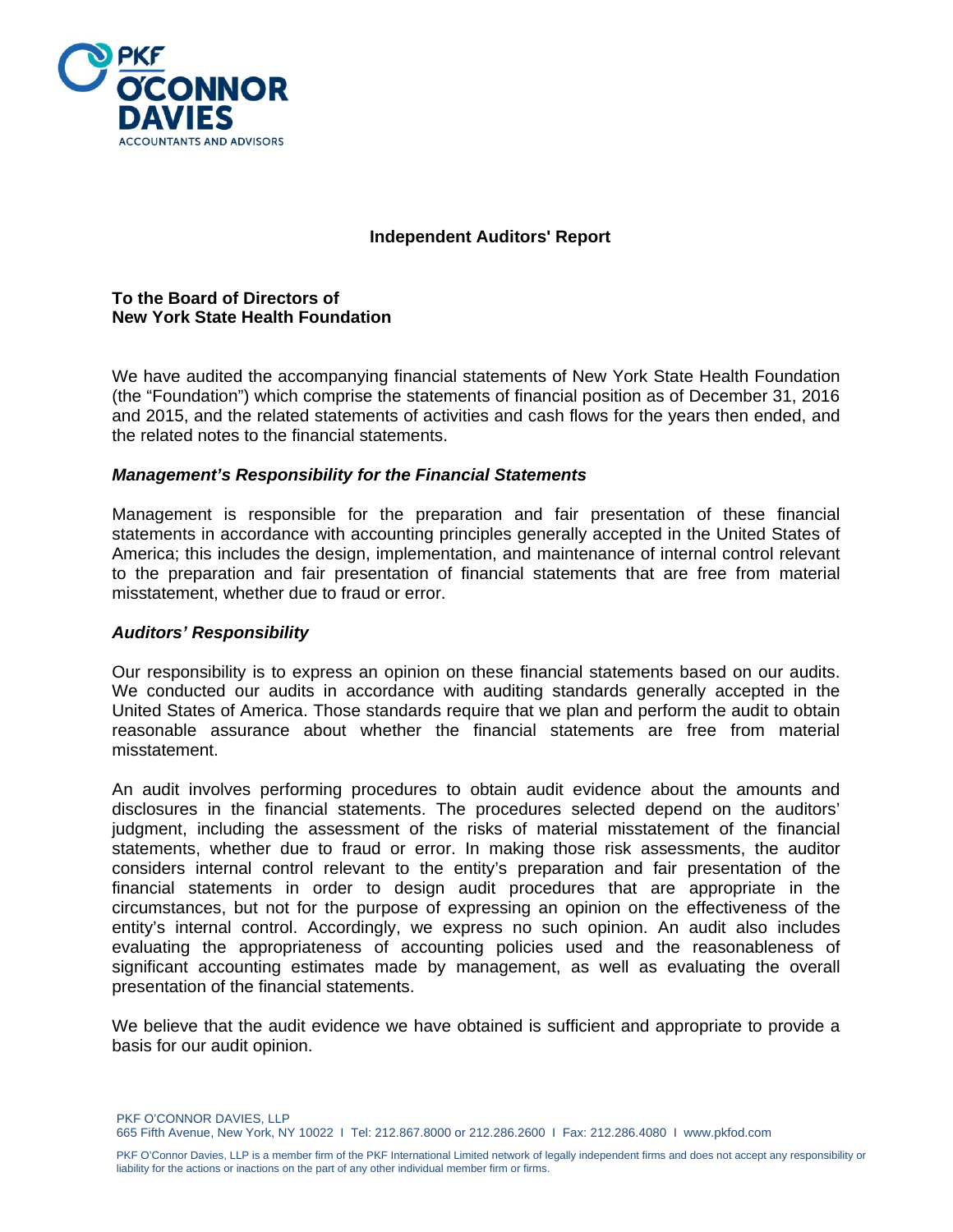#### **To the Board of Directors of New York State Health Foundation**  Page 2

# *Opinion*

In our opinion, the financial statements referred to above present fairly, in all material respects, the financial position of New York State Health Foundation as of December 31, 2016 and 2015, and the changes in its net assets and its cash flows for the years then ended in accordance with accounting principles generally accepted in the United States of America.

# *Report on Supplementary Information*

Our audits were conducted for the purpose of forming an opinion on the financial statements as a whole. The supplementary information on page 14 is presented for purposes of additional analysis and is not a required part of the financial statements. Such information is the responsibility of management and was derived from and relates directly to the underlying accounting and other records used to prepare the financial statements. The information has been subjected to the auditing procedures applied in the audit of the financial statements and certain additional procedures, including comparing and reconciling such information directly to the underlying accounting and other records used to prepare the financial statements or to the financial statements themselves, and other additional procedures in accordance with auditing standards generally accepted in the United States of America. In our opinion, the information is fairly stated in all material respects in relation to the financial statements as a whole.

PKF O'Connor Davies, LLP

May 17, 2017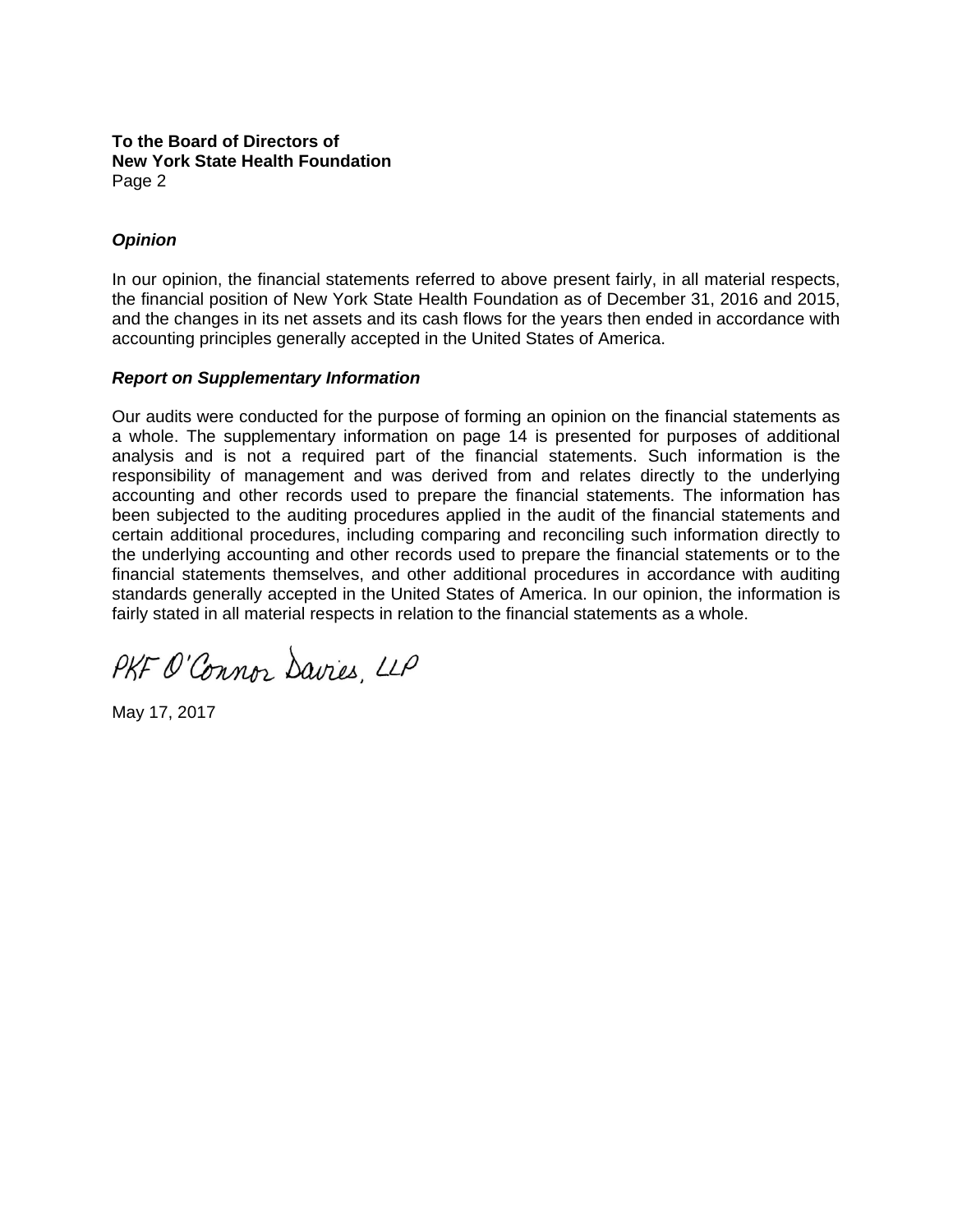Statements of Financial Position

|                                                  | December 31     |               |  |
|--------------------------------------------------|-----------------|---------------|--|
|                                                  | 2016            | 2015          |  |
| <b>ASSETS</b>                                    |                 |               |  |
| Cash and cash equivalents                        | \$<br>1,017,059 | \$<br>919,988 |  |
| Accrued investment income                        | h               | 35,637        |  |
| Prepaid federal excise tax                       | 164,000         | 120,000       |  |
| Investments                                      | 275,309,068     | 271,113,851   |  |
| Deposits and other assets                        | 8,385           | 426,579       |  |
| Property and equipment, net                      | 108,364         | 127,418       |  |
|                                                  | \$276,606,882   | \$272,743,473 |  |
| <b>LIABILITIES AND NET ASSETS</b><br>Liabilities |                 |               |  |
| Accounts payable and accrued expenses            | \$<br>323,007   | \$<br>265,296 |  |
| Grants payable, net                              | 5,175,574       | 7,388,920     |  |
| Deferred rent                                    | 627,042         | 656,296       |  |
| Deferred federal excise tax                      | 1,145,505       | 904,000       |  |
| <b>Total Liabilities</b>                         | 7,271,128       | 9,214,512     |  |
| <b>Net Assets</b>                                |                 |               |  |
| Unrestricted                                     | 269,335,754     | 263,528,961   |  |
|                                                  | \$276,606,882   | \$272,743,473 |  |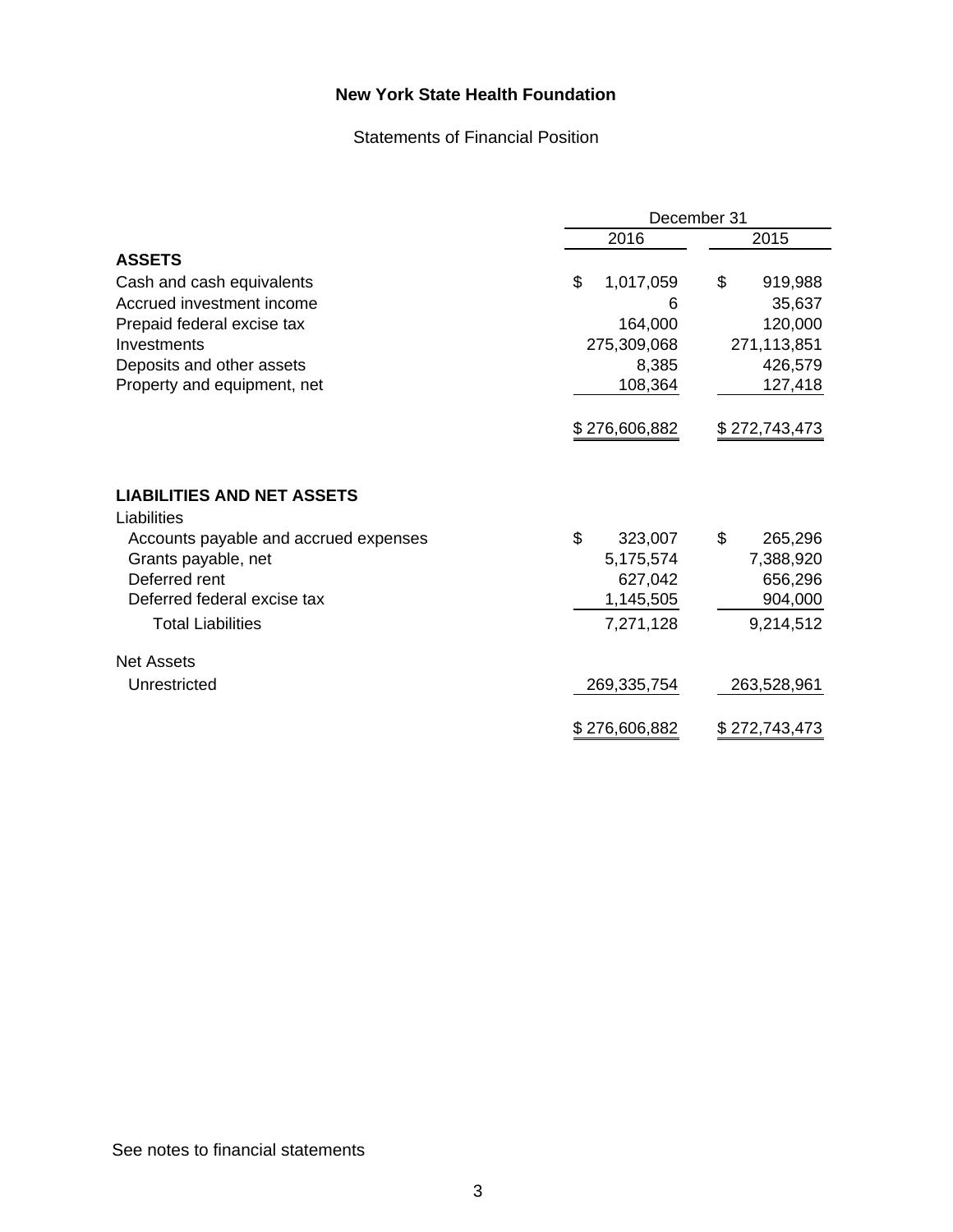Statements of Activities

|                                                                             | Year Ended December 31 |                 |                           |                 |
|-----------------------------------------------------------------------------|------------------------|-----------------|---------------------------|-----------------|
|                                                                             | 2016<br>2015           |                 |                           |                 |
|                                                                             | Unrestricted           | Unrestricted    | Temporarily<br>Restricted | Total           |
| <b>REVENUE AND SUPPORT</b>                                                  |                        |                 |                           |                 |
| Investment Income                                                           |                        |                 |                           |                 |
| Interest and dividends                                                      | \$<br>2,734,453        | 2,828,008<br>\$ | $\mathbb{S}$              | \$<br>2,828,008 |
| Net realized gain from sale of investments                                  | 5,495,377              | 5,321,868       |                           | 5,321,868       |
| Less investment expense                                                     | 815,700                | 751,886         |                           | 751,886         |
| Net Investment Income                                                       | 7,414,130              | 7,397,990       |                           | 7,397,990       |
| Rental income<br>Contributions                                              | 174,372                | 84,060          |                           | 84,060          |
| Net assets released from restrictions                                       |                        |                 | 115,000                   | 115,000         |
|                                                                             | 7,588,502              | 330,000         | (330,000)                 | 7,597,050       |
| <b>Total Revenue and Support</b>                                            |                        | 7,812,050       | (215,000)                 |                 |
| <b>EXPENSES</b>                                                             |                        |                 |                           |                 |
| <b>Program Services</b>                                                     |                        |                 |                           |                 |
| Grants authorized, net of rescinded/refunded amounts                        | 9,253,005              | 12,579,962      |                           | 12,579,962      |
| of \$54,640 and \$82,156, and present                                       |                        |                 |                           |                 |
| value discount of \$5,623 and (\$10,051)                                    |                        |                 |                           |                 |
| Program support, planning and development                                   | 3,519,376              | 3,692,949       |                           | 3,692,949       |
| <b>Total Program Services</b>                                               | 12,772,381             | 16,272,911      |                           | 16,272,911      |
| Operations and governance                                                   | 757,907                | 785,117         |                           | 785,117         |
| <b>Total Expenses</b><br>Change in Net Assets Before Unrealized Gain (Loss) | 13,530,288             | 17,058,028      |                           | 17,058,028      |
| on Investments and Provision for Federal                                    |                        |                 |                           |                 |
| <b>Excise Taxes</b>                                                         | (5,941,786)            | (9,245,978)     | (215,000)                 | (9,460,978)     |
| Unrealized gain (loss) on investments                                       | 12,096,084             | (10, 383, 025)  |                           | (10, 383, 025)  |
| Provision for federal excise taxes                                          | (347, 505)             | (246,000)       |                           | (246,000)       |
| Change in Net Assets                                                        | 5,806,793              | (19, 875, 003)  | (215,000)                 | (20,090,003)    |
| <b>NET ASSETS</b>                                                           |                        |                 |                           |                 |
| Beginning of year                                                           | 263,528,961            | 283,403,964     | 215,000                   | 283,618,964     |
| End of year                                                                 | \$269,335,754          | \$263,528,961   |                           | \$263,528,961   |

See notes to financial statements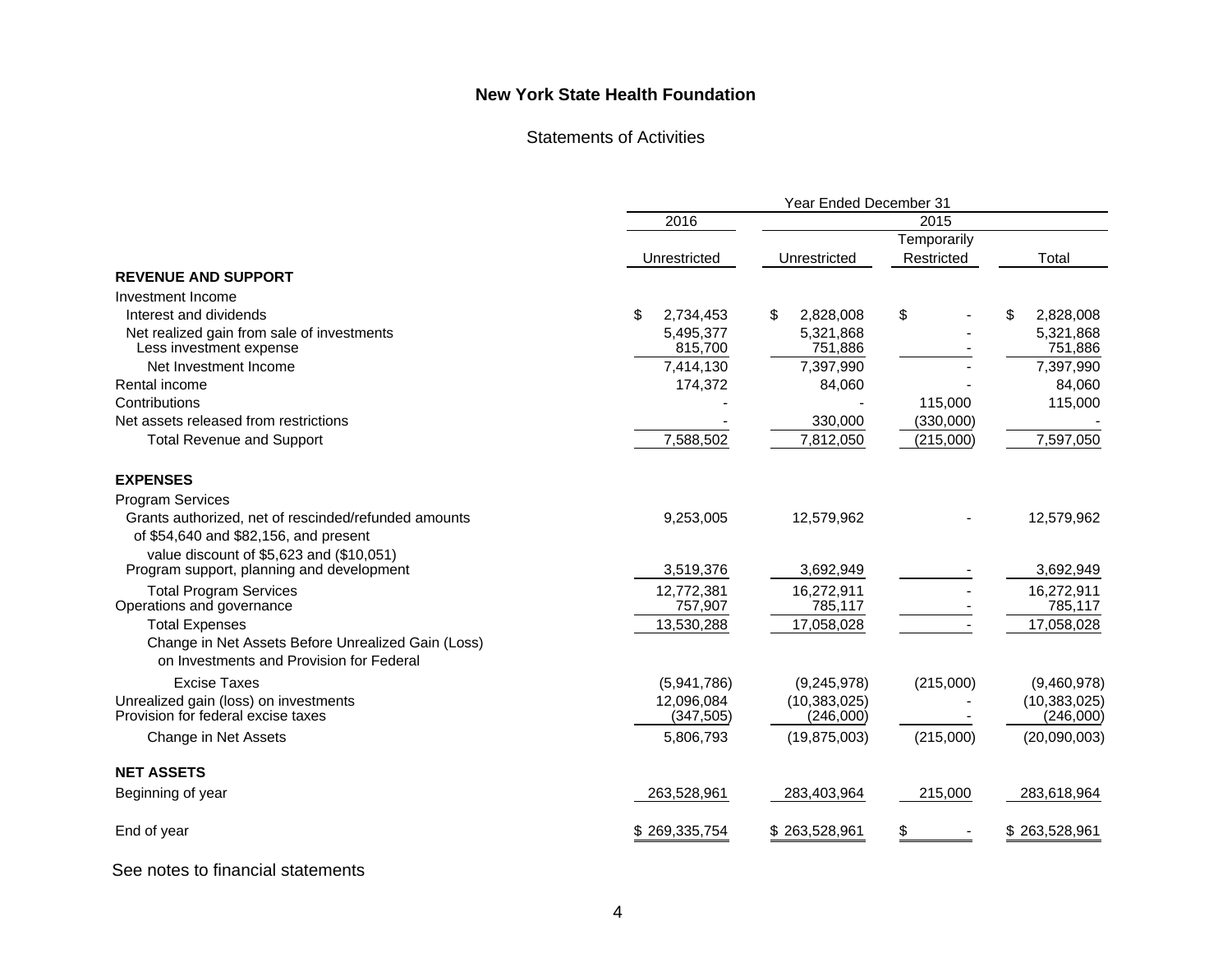# Statements of Cash Flows

|                                                                                                                                                                                                                                                                                                    | <b>Year Ended</b><br>December 31                                                 |                                                                                    |  |
|----------------------------------------------------------------------------------------------------------------------------------------------------------------------------------------------------------------------------------------------------------------------------------------------------|----------------------------------------------------------------------------------|------------------------------------------------------------------------------------|--|
|                                                                                                                                                                                                                                                                                                    | 2016                                                                             | 2015                                                                               |  |
| <b>CASH FLOWS FROM OPERATING ACTIVITIES</b><br>Change in net assets<br>Adjustments to reconcile change in net assets                                                                                                                                                                               | \$<br>5,806,793                                                                  | \$ (20,090,003)                                                                    |  |
| to net cash from operating activities<br>Depreciation<br>Realized gain from sale of investments<br>Unrealized (gain) loss on investments<br>Deferred federal excise tax<br>Discount on grants payable<br>Deferred rent<br>Changes in operating assets and liabilities<br>Accrued investment income | 28,506<br>(5,495,377)<br>(12,096,084)<br>241,505<br>5,623<br>(29, 254)<br>35,631 | 54,014<br>(5,321,868)<br>10,383,025<br>(207,000)<br>(10,051)<br>27,414<br>(31,600) |  |
| Other receivables<br>Prepaid excise tax<br>Deposits and other assets<br>Accounts payable and accrued expenses<br>Grants payable<br>Net Cash From Operating Activities                                                                                                                              | (44,000)<br>418,194<br>57,711<br>(2,218,969)<br>(13, 289, 721)                   | 410,391<br>103,000<br>412,534<br>34,683<br>2,141,247<br>(12,094,214)               |  |
| <b>CASH FLOWS FROM INVESTING ACTIVITIES</b><br>Purchase of property and equipment<br>Proceeds from sale of investments<br>Net Cash From Investing Activities<br>Net Change in Cash and Cash Equivalents                                                                                            | (9, 452)<br>13,396,244<br>13,386,792<br>97,071                                   | (36, 688)<br>10,073,347<br>10,036,659<br>(2,057,555)                               |  |
| <b>CASH AND CASH EQUIVALENTS</b><br>Beginning of year                                                                                                                                                                                                                                              | 919,988                                                                          | 2,977,543                                                                          |  |
| End of year<br><b>SUPPLEMENTAL CASH FLOW INFORMATION</b><br>Federal excise taxes paid                                                                                                                                                                                                              | \$<br>1,017,059<br>\$<br>150,000                                                 | 919,988<br>\$<br>\$<br>350,000                                                     |  |

See notes to financial statements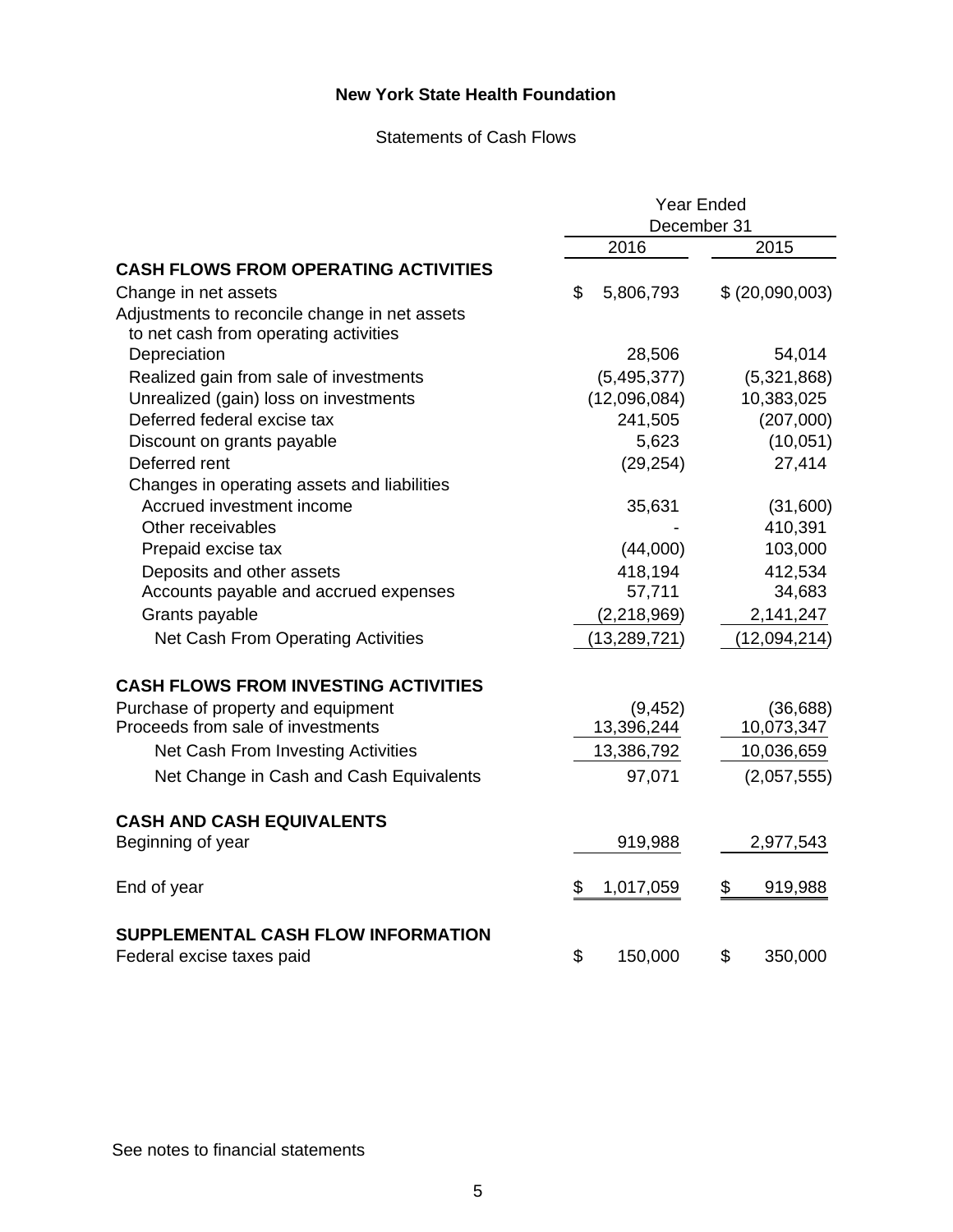Notes to Financial Statements December 31, 2016

# **1. Organization**

New York State Health Foundation, formerly The New York Charitable Asset Foundation, (the "Foundation") is a New York not-for-profit corporation organized on October 25, 2002 to pursue tax-exempt charitable purposes. The Foundation was formed as part of the conversion of Empire HealthChoice, Inc. (doing business as Empire Blue Cross & Blue Shield) ("Empire") to a for-profit corporation. Pursuant to the legislation authorizing the conversion, the Foundation received five percent of the stock of WellChoice, the holding company for Empire. The Foundation provides funding and grants for the health care related needs of residents of the State of New York ("NYS"), including without limitation, (i) expansion of access to health care by extending health insurance coverage to NYS residents who cannot afford to purchase their own coverage or who have coverage that is inadequate to meet their needs, (ii) expansion and enhancement of access to health care by augmenting and creating health care programs that deliver services to populations that are unable to access health care or that improve public health, (iii) augmentation of its other program priorities by supporting programs that inform and educate NYS residents about public health issues and empower communities to address the issues by becoming more effective at identifying and articulating health care needs and implementing solutions, and (iv) conducting any and all lawful activities which may be useful in accomplishing the foregoing purposes.

Assets, liabilities and net assets of the New York State Health Foundation Trust (the "Trust"), a revocable trust, are included in the accompanying financial statements. The Foundation is the sole trustee and beneficiary of the Trust.

# **2. Summary of Significant Accounting Policies**

# *Basis of Presentation and Use of Estimates*

The accompanying financial statements have been prepared in accordance with accounting principles generally accepted in the United States of America (U.S. GAAP), which requires management to make estimates and assumptions that affect the reported amounts of assets and liabilities and disclosure of contingent assets and liabilities at the date of the financial statements and the reported amounts of revenue and expenses during the reporting period. Accordingly actual results could differ from those estimates.

# *Cash and Cash Equivalents*

Cash and cash equivalents consist of checking and money market accounts. The Foundation considers all highly liquid debt instruments available for current use with a maturity date of three months or less at the date of purchase to be cash equivalents.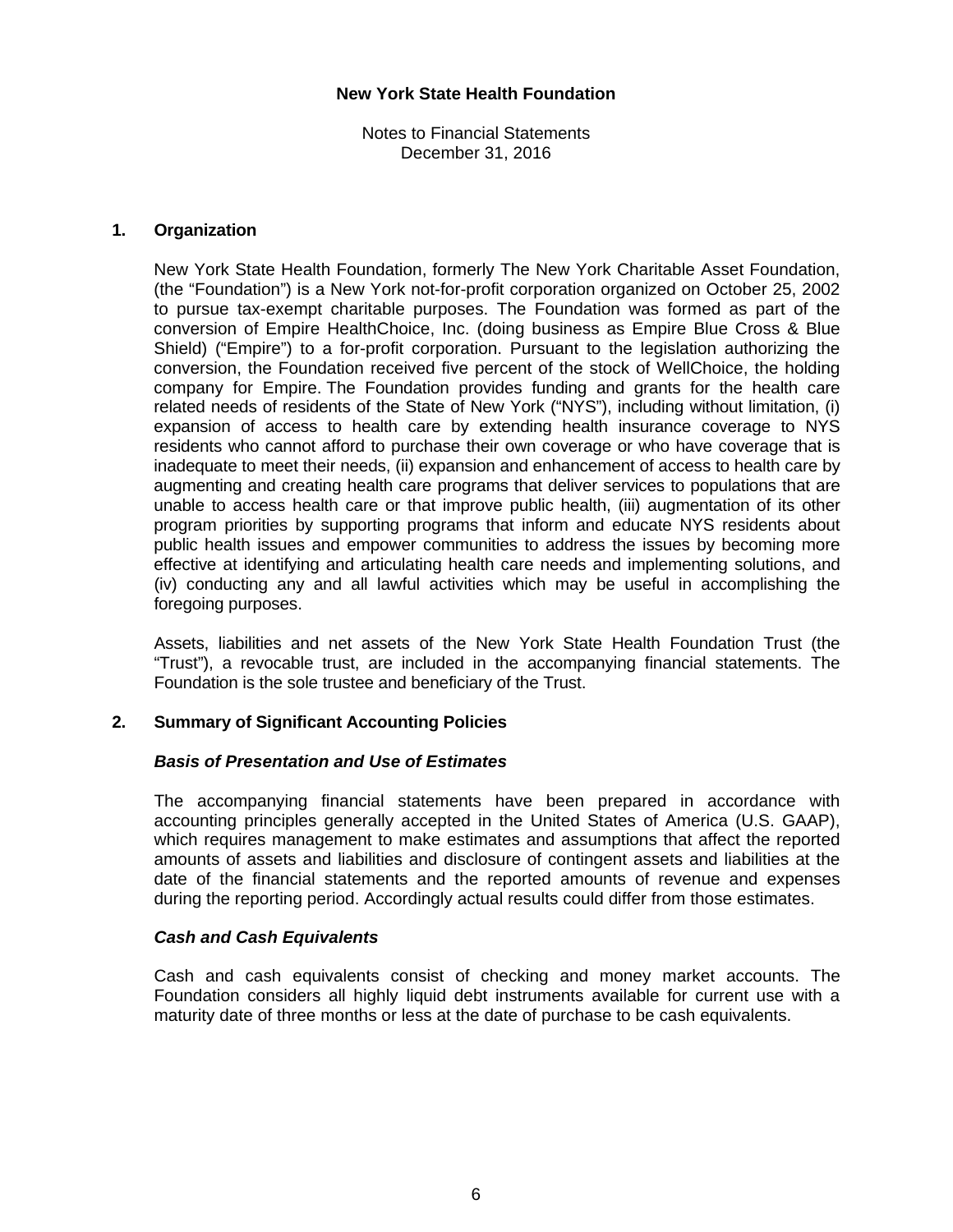Notes to Financial Statements December 31, 2016

# **2. Summary of Significant Accounting Policies** *(continued)*

# *Fair Value of Financial Instruments*

The Foundation follows U.S. GAAP guidance on Fair Value Measurements which defines fair value and establishes a fair value hierarchy organized into three levels based upon the input assumptions used in pricing assets. Level 1 inputs have the highest reliability and are related to assets with unadjusted quoted prices in active markets. Level 2 inputs relate to assets with other than quoted prices in active markets which may include quoted prices for similar assets or liabilities or other inputs which can be corroborated by observable market data. Level 3 inputs are unobservable inputs and are used to the extent that observable inputs do not exist.

The Foundation follows U.S. GAAP guidance which removed the requirements to categorize within the fair value hierarchy alternative investments where fair value is measured using the Net Asset Value ("NAV") per share as a practical expedient.

# *Investment Valuation and Income Recognition*

Investments are stated at fair value. Purchases and sales of securities are recorded on a trade-date basis. Interest income is recorded on the accrual basis and dividends are recorded on the ex-dividend date. Realized gains and losses on the sale of investments are computed on the specific identification basis. Realized and unrealized gains and losses are included in the determination of the change in net assets.

# *Property and Equipment*

Property and equipment are carried at cost. Leasehold improvements are depreciated over the lesser of the life of the asset or the term of the lease. Depreciation is recorded using the straight-line method over the estimated useful lives of other assets, which range from 3 to 5 years. Physical assets acquired with costs in excess of \$1,000 and having a period of benefit in excess of one year are capitalized.

# *Grants*

 The liability for grants is recognized when specific grants are authorized by the Board of Directors and the recipients have been notified in an award letter.

#### *Presentation of Net Assets*

Net assets are classified based on the existence or absence of donor-imposed restrictions. Accordingly, the Foundation's net assets and changes therein are classified as permanently restricted, temporarily restricted or unrestricted. Unrestricted net assets do not have donor-imposed restrictions. Temporarily restricted net assets are subject to donor restrictions that are expected to be satisfied by passage of time or actions of the Foundation. Permanently restricted net assets contain donor-imposed restrictions that stipulate that resources be maintained permanently, but permit the Foundation to use or expend part or all of the income derived from the donated amounts for a specified purpose. The Foundation does not have any permanently restricted net assets.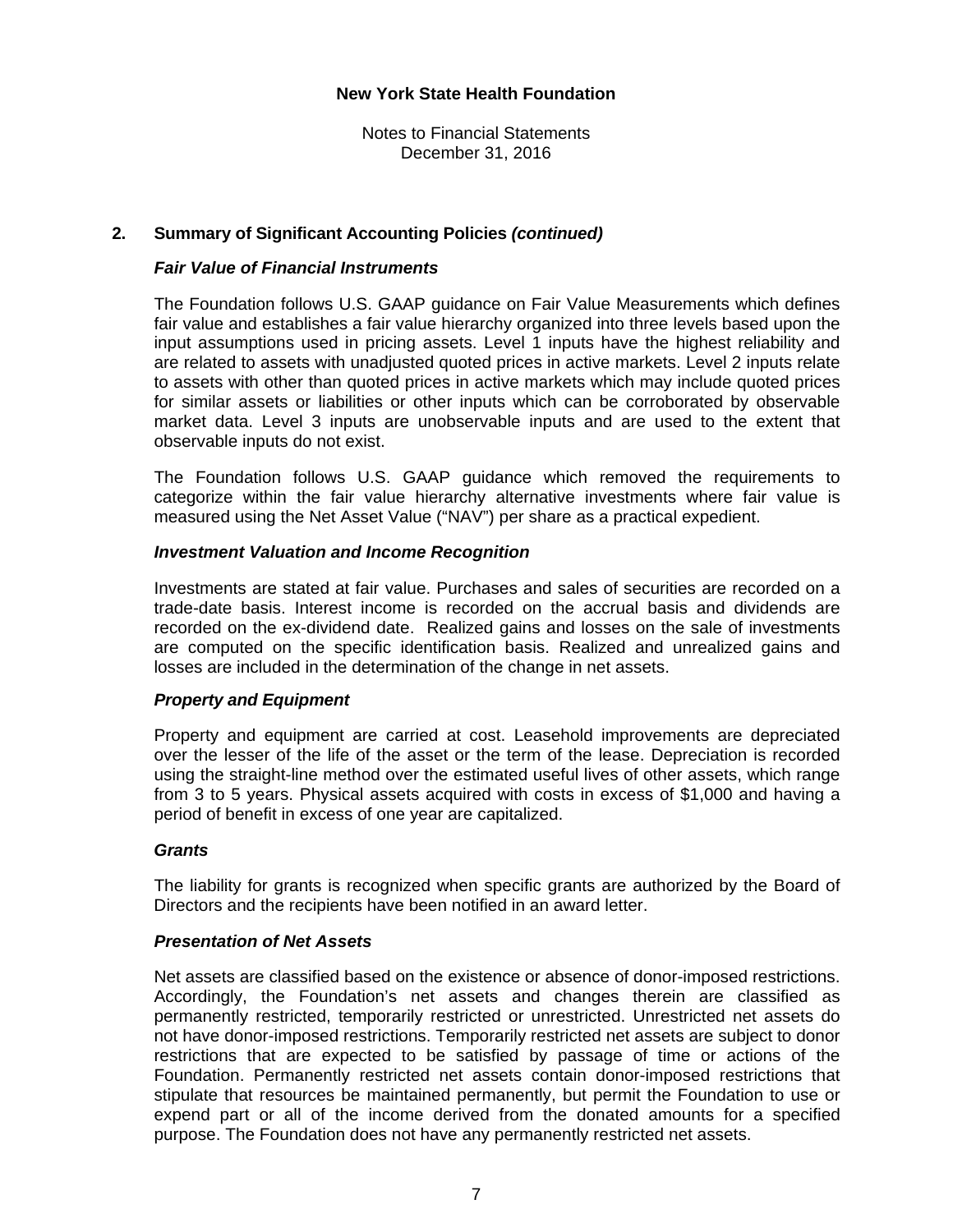Notes to Financial Statements December 31, 2016

# **2. Summary of Significant Accounting Policies** *(continued)*

# *Contributions*

Contributions are recorded as temporarily restricted support if they are received with donor stipulations that limit the use of the contribution or that have time restrictions. When a temporary restriction expires, that is, when a stipulated time restriction ends or purpose restriction is accomplished, temporarily restricted net assets are reclassified as unrestricted net assets and reported in the statements of activities as net assets released from restrictions.

# *Reclassifications*

Reclassifications of certain prior year amounts have been made to conform to the current year presentation.

# *Accounting for Uncertainty in Income Taxes*

The Foundation recognizes the effect of income tax positions only if those positions are more likely than not to be sustained. Management has determined that the Foundation had no uncertain tax positions that would require financial statement recognition or disclosure. The Foundation is no longer subject to examinations by the applicable taxing jurisdictions for periods prior to 2013.

# *Subsequent Events Evaluation by Management*

Management has evaluated subsequent events for disclosure and/or recognition in the financial statements through the date that the financial statements were available to be issued, which is May 17, 2017.

# **3. Concentrations of Credit Risk**

The Foundation's financial instruments that are potentially exposed to concentration of credit risk consist of cash, cash equivalents and investments. The Foundation places its cash and cash equivalents with quality financial institutions. The Foundation invests in exchange traded funds and collective trust funds. At times, cash balances may be in excess of FDIC insurance limit. The Foundation routinely assesses the financial strength of its cash, cash equivalents and investment portfolio. As a consequence, concentrations of credit risk are limited.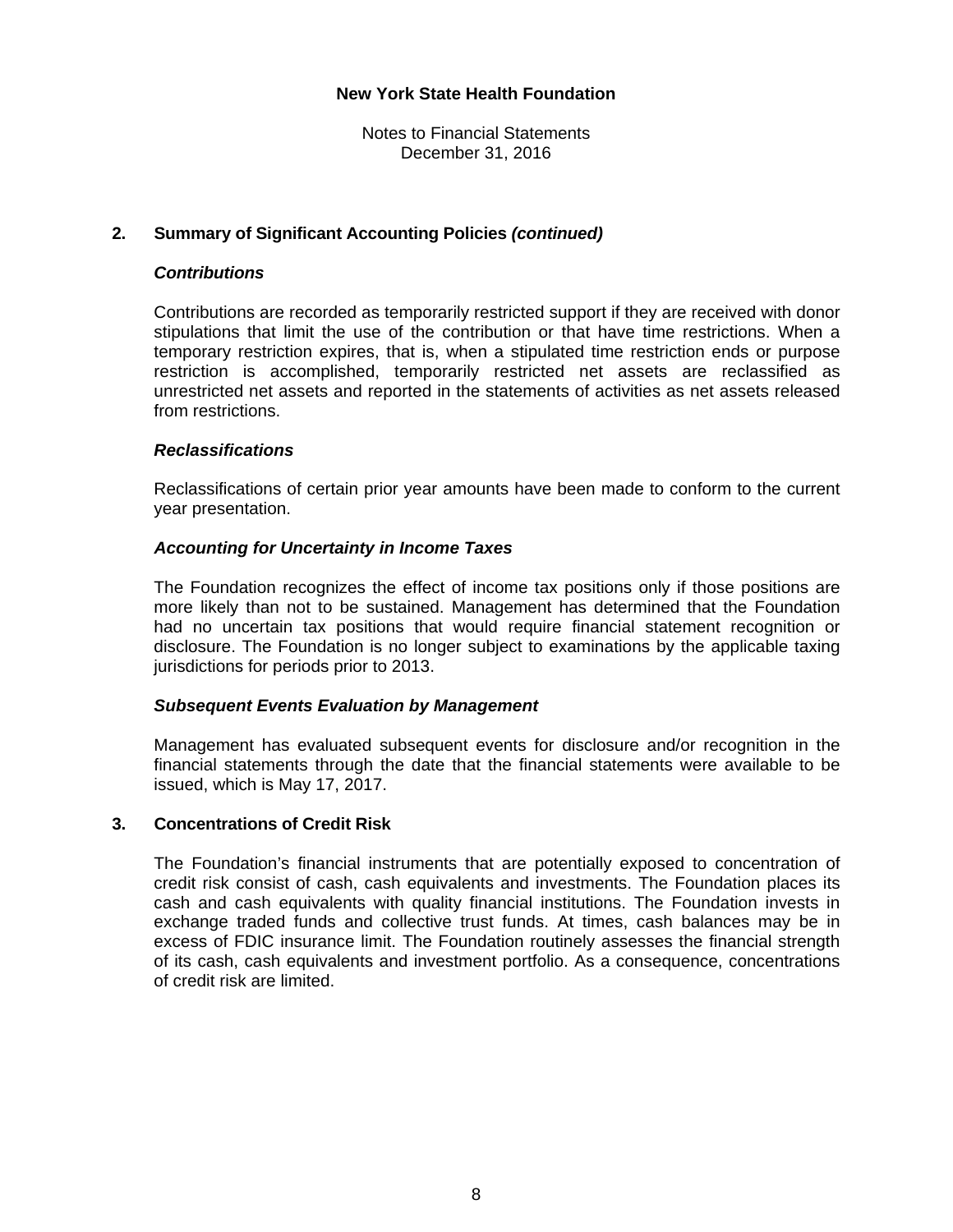Notes to Financial Statements December 31, 2016

# **4. Property and Equipment**

Property and equipment consists of the following as of December 31:

|                                | 2016      | 2015      |
|--------------------------------|-----------|-----------|
| Furniture and equipment        | \$500,494 | \$496,990 |
| Leasehold improvements         | 141,602   | 141,602   |
|                                | 642,096   | 638,592   |
| Less: accumulated depreciation | 533,732   | 511,174   |
|                                | 108,364   | \$127,418 |

 The Foundation disposed of \$5,948 and \$33,011 in fully depreciated property and equipment during the years ended December 31, 2016 and 2015.

#### **5. Investments**

The following are major categories of investments measured at fair value on a recurring basis at December 31, grouped by fair value hierarchy for those investments subject to categorization within such hierarchy:

|                                | 2016              |                   |                  |  |  |
|--------------------------------|-------------------|-------------------|------------------|--|--|
|                                | Investments       |                   |                  |  |  |
|                                |                   | Measured at Net   |                  |  |  |
|                                | Level 1           | Asset Value (*)   | Total            |  |  |
| <b>Exchange Traded Funds</b>   |                   |                   |                  |  |  |
| Equity fund                    | \$<br>43,112,944  | \$                | \$<br>43,112,944 |  |  |
| Fixed income fund              | 79,132,338        |                   | 79,132,338       |  |  |
| Natural resources fund         | 12,437,300        |                   | 12,437,300       |  |  |
| <b>Alternative Investments</b> |                   |                   |                  |  |  |
| Collective trust funds         |                   | 140,626,486       | 140,626,486      |  |  |
|                                | 134,682,582       | 140,626,486<br>\$ | \$275,309,068    |  |  |
|                                |                   | 2015              |                  |  |  |
|                                |                   | Investments       |                  |  |  |
|                                |                   | Measured at Net   |                  |  |  |
|                                | Level 1           | Asset Value (*)   | Total            |  |  |
| <b>Exchange Traded Funds</b>   |                   |                   |                  |  |  |
| Equity fund                    | \$<br>40,995,558  | \$                | \$<br>40,995,558 |  |  |
| Fixed income fund              | 82,044,396        |                   | 82,044,396       |  |  |
| Natural resources fund         | 12,148,125        |                   | 12,148,125       |  |  |
| Alternative Investments        |                   |                   |                  |  |  |
| Collective trust funds         |                   | 135,925,772       | 135,925,772      |  |  |
|                                | 135,188,079<br>\$ | \$<br>135,925,772 | \$271,113,851    |  |  |

 (\*) As discussed in Note 2, investments that are measured using the practical expedient are not classified within the fair value hierarchy.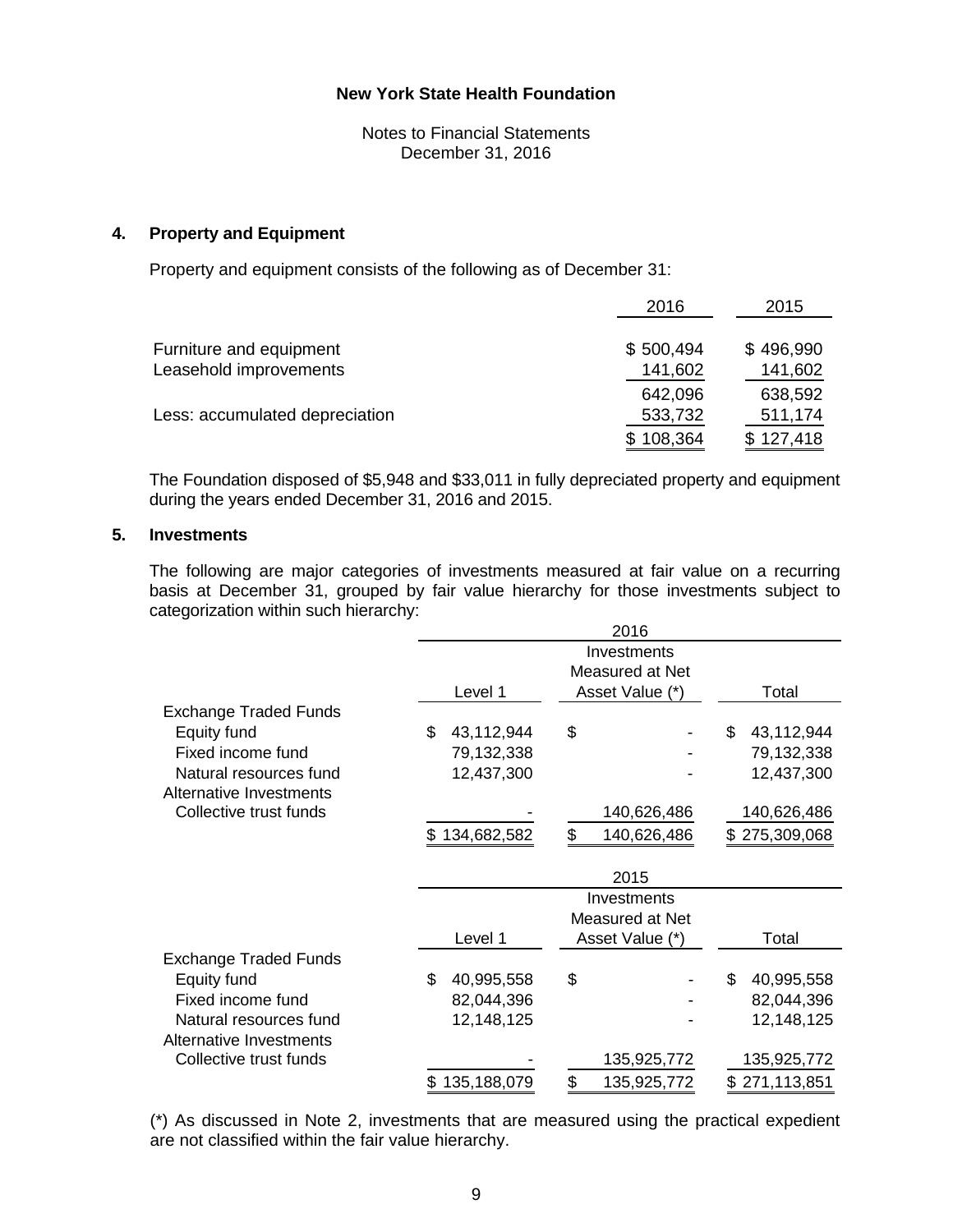Notes to Financial Statements December 31, 2016

# **5. Investments** *(continued)*

 Information regarding investments valued using NAV as practical expedient at December 31, 2016 is as follows:

|                              | Fair Value    | Unfunded<br>Commitments  | <b>Redemption Frequency</b><br>(If Currently Eligible) | Redemption<br>Notice Period |
|------------------------------|---------------|--------------------------|--------------------------------------------------------|-----------------------------|
| Equity funds (see "a" below) | \$140,626,486 | $\overline{\phantom{0}}$ | Dailv                                                  | 3 Davs                      |

a. These assets are in vehicles organized as collective trust funds and the value of the Foundation's interest in these investments is reported by their respective fund managers. The funds include index funds for domestic equities using the Russell 1000 Index and global equities using the Morgan Stanley All Country World Index (excluding US).

Investments organized as collective trust funds are considered alternative investments for financial reporting purposes. The Foundation believes that there is little risk regarding the valuation of these assets: all of the investments comprise publicly traded securities where market values are readily available and almost all have few restrictions on redemption by the Foundation. All of the investments may be redeemed daily.

As of December 31, 2016, four individual investments represented approximately 34%, 29%, 17% and 16% of total investments. As of December 31, 2015, four individual investments represented approximately 34%, 30%, 16% and 15% of total investments. All four of these investments were in broadly diversified index funds.

# **6. Program Related Investment (PRIs)**

The Foundation makes loans to charitable organizations to assist in program related activities. PRIs, defined in IRC 4944(c), have a primary purpose of advancing the mission of the Foundation without a significant purpose of the production of income or the appreciation of property. PRIs are treated as charitable distributions on Internal Revenue Service Form 990-PF, the tax and information return filed by private foundations for minimum-distribution requirement purposes.

# **7. Federal Excise Tax**

 The Foundation is exempt from federal income taxes under Section 501(c)(3) and 509(a) of the Internal Revenue Code and has been further classified as a "private foundation." The Foundation is subject to an excise tax on its net investment income.

 Excise taxes consist of two components: current taxes based upon net investment income and deferred taxes which arise from the difference between the tax cost of the investments and the fair value.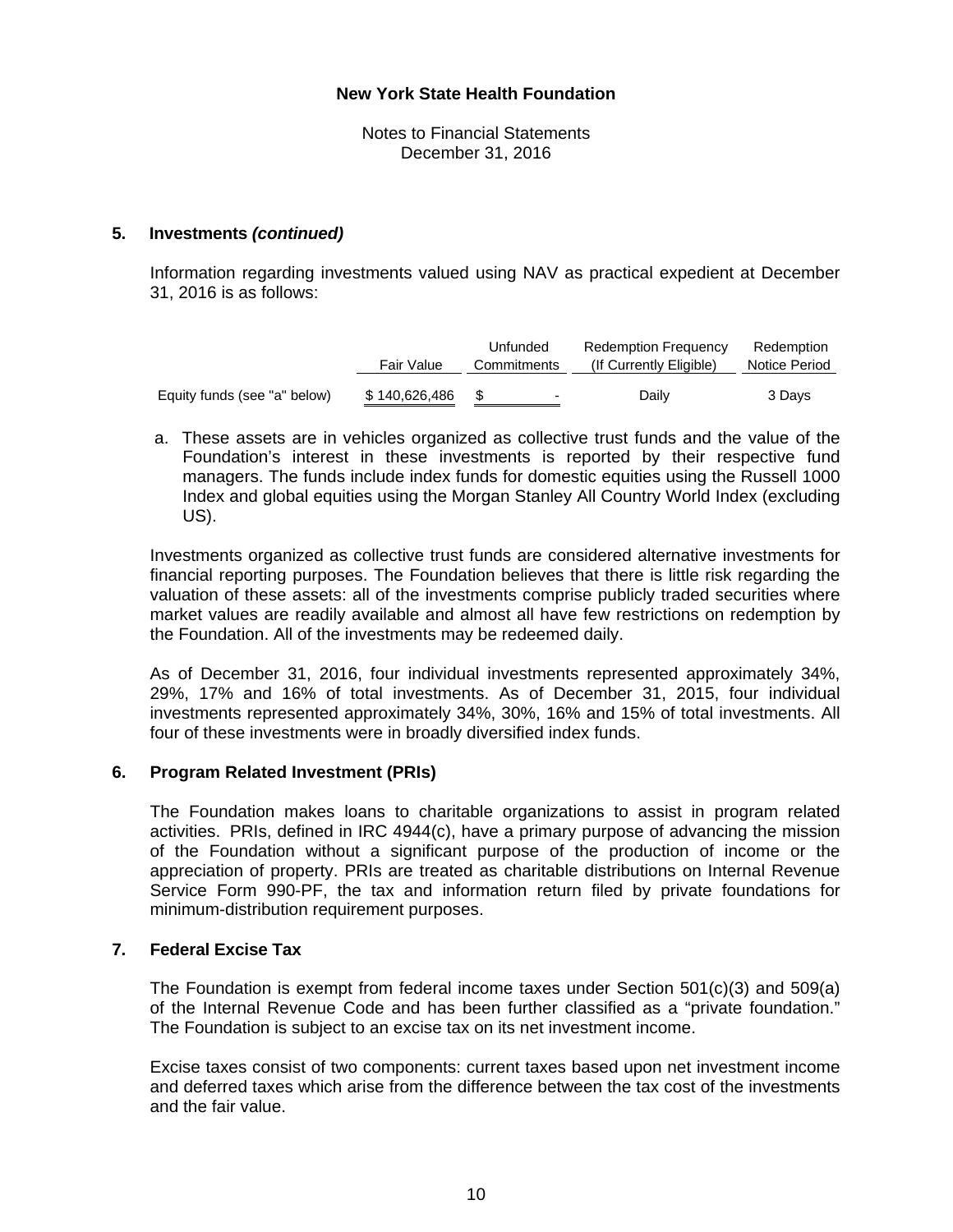Notes to Financial Statements December 31, 2016

# **7. Federal Excise Tax** *(continued)*

 For the years ended December 31, federal excise tax expense (benefit) consisted of the following:

|          | 2016      | 2015      |  |
|----------|-----------|-----------|--|
|          |           |           |  |
| Current  | \$106,000 | \$453,000 |  |
| Deferred | 241,505   | (207,000) |  |
|          | \$347,505 | \$246,000 |  |

# **8. Grants Payable**

 The Foundation has entered into grant commitments with certain organizations. Payments to these organizations at December 31, are to be made as follows:

|                              | 2016        | 2015        |
|------------------------------|-------------|-------------|
|                              |             |             |
| Less than one year           | \$3,258,066 | \$5,216,296 |
| One to three years           | 1,991,459   | 2,252,198   |
|                              | 5,249,525   | 7,468,494   |
| Less: present value discount | 73,951      | 79,574      |
| Grants payable, net          | \$5,175,574 | 7,388,920   |

 To reflect the time value of money, grants payable as of December 31, 2016 and 2015 were discounted to the present value using the Federal Reserve business lending rate of 3.50% and 2.92%, respectively.

# **9. Temporarily Restricted Net Assets**

In 2014, the Foundation received two grants from private foundations. One of the grants totaling \$115,000 was used to support the Foundation's statewide initiative to provide insurance enrollment assistance to underserved communities. The second grant totaling \$100,000 was used to evaluate the South Bronx Healthy and Livable Neighborhoods program. In 2015, the Foundation received a grant totaling \$115,000 from a public charity to support its enrollment initiative. During 2015, all three grants were redistributed to three charitable organizations. There were no temporarily restricted net assets as of December 31, 2016 and 2015.

# **10. Retirement Plans**

 The Foundation maintains a 403(b) defined contribution plan, which covers all employees that meet eligibility requirements. The Foundation matched employee contributions up to 7.5% of their annual salary in 2016 and 2015. The Foundation made an additional 5% discretionary employer contribution to the 403(b) plan in 2016 and 2015. The Foundation made contributions totaling \$285,877 and \$313,492 to the plan for 2016 and 2015, respectively. The Foundation also maintains a 457(b) plan that is limited to senior level management employees. The Foundation does not make contributions to the 457(b) plan.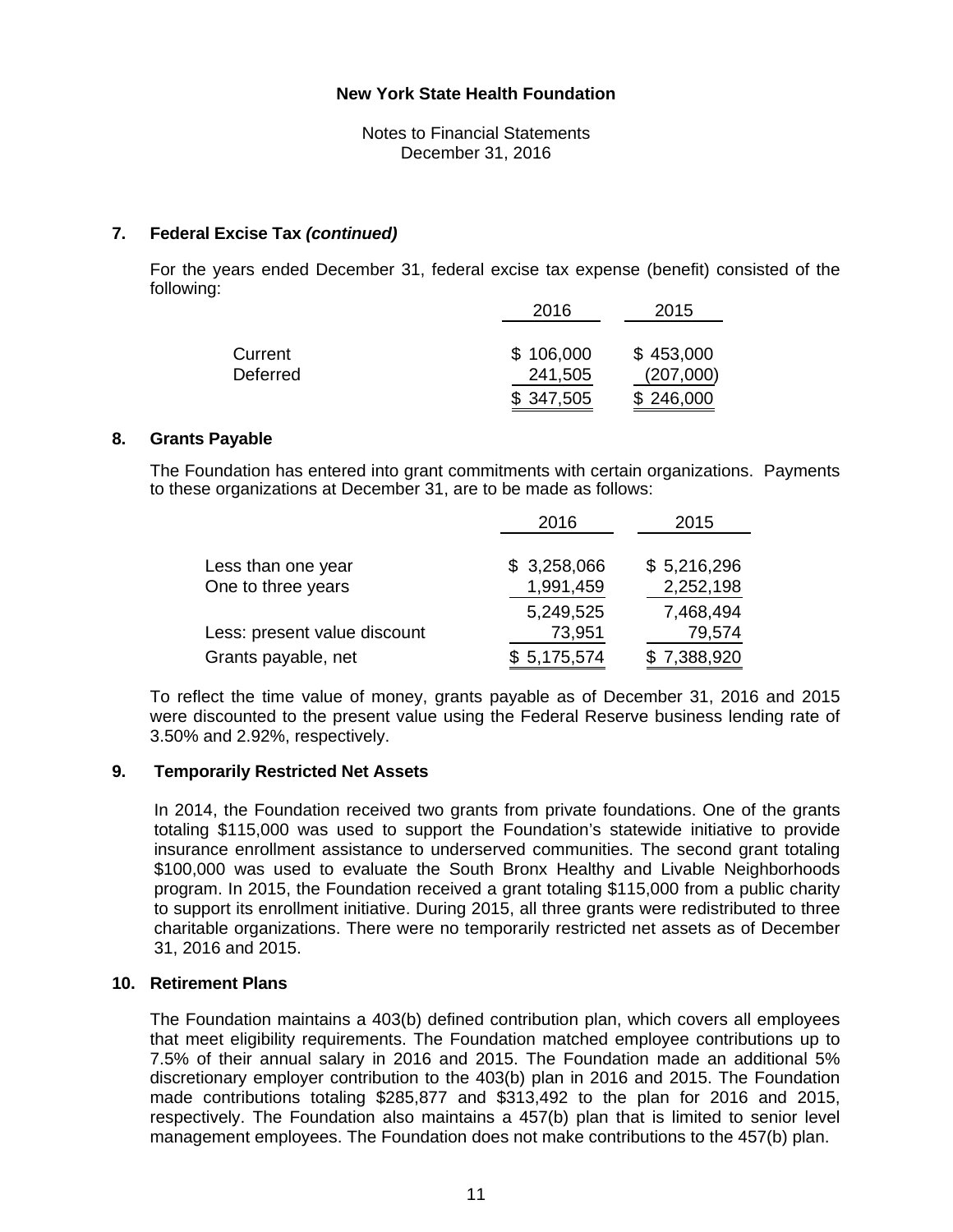Notes to Financial Statements December 31, 2016

# **11. Commitments**

#### *Lease Commitments*

The Foundation has a lease for its office space in New York City expiring in 2026. The lease contains escalation clauses that provide for increase in payments resulting from increases in real estate taxes and certain other building expenses in excess of the base period amounts. The Foundation's policy is to record base rent on a straight-line basis over the term of the lease.

The future minimum rental payments under the lease agreement are:

| 2017       | 612,000<br>\$ |
|------------|---------------|
| 2018       | 612,000       |
| 2019       | 612,000       |
| 2020       | 612,000       |
| 2021       | 654,500       |
| Thereafter | 2,762,500     |
|            | 5,865,000     |

Rent expense totaled \$571,413 for both 2016 and 2015.

# *Rental Income*

The Foundation leases part of this space to a third party. This agreement is renewable on a quarterly basis. In addition, during 2016 the Foundation entered into an additional sublease for its office space commencing February 1, 2017 and expiring on January 31, 2018.

The future minimum rental payments to be received under these lease agreements are:

| 2017 | \$108,914 |
|------|-----------|
| 2018 | 7,828     |
|      | \$116,742 |

\* \* \* \* \*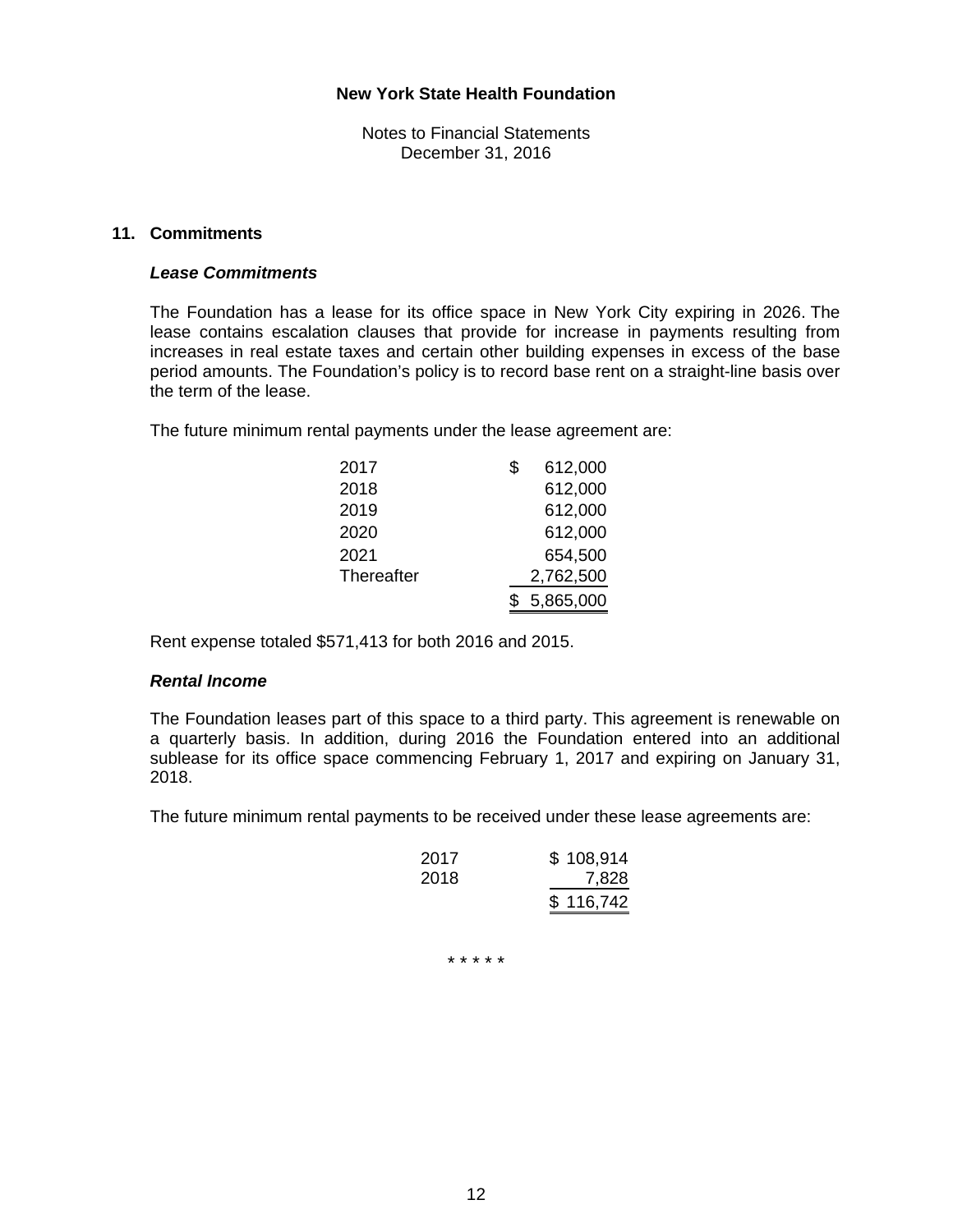Supplementary Information

For the Year Ended December 31, 2016 (With Summarized Totals for the Year Ended December 31, 2015)